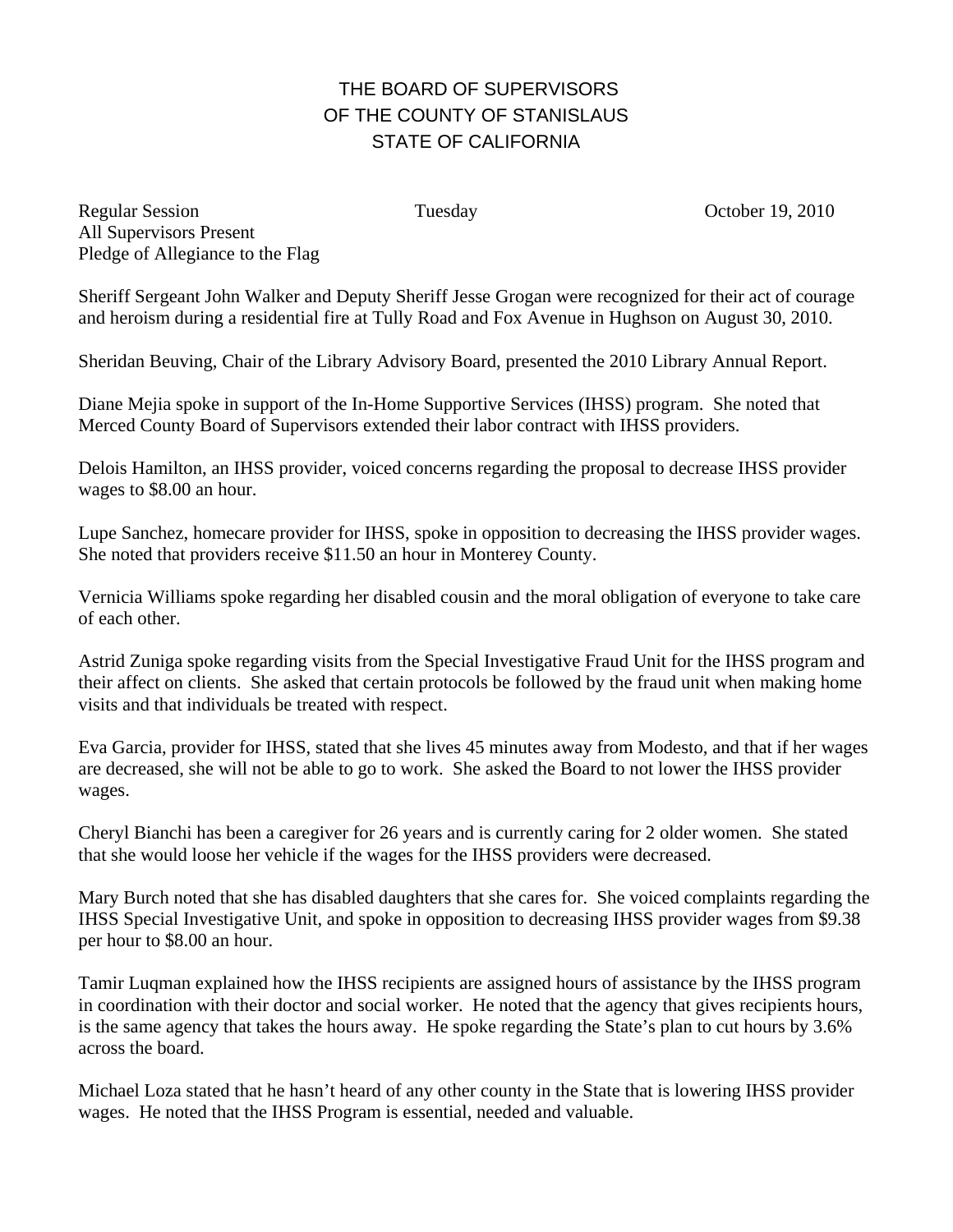Matthew Maldonado noted that President Obama spent a day walking in a caregiver's shoes in Alameda County. He stated that an over assessment of hours is not considered fraud, and that reducing the IHSS provider wages will negatively impact sales tax.

Tammy Hall spoke regarding her daughter who is disabled and her need for a caregiver. She noted that she is already juggling bills and does not know how she will make it if the provider wages are decreased.

Frederick Muir, disabled with a broken neck from an auto accident, noted that this could happen to anyone. He spoke regarding his grandmother who broke her hip and her need for a caregiver as well. He asked the Board to please listen to the comments received regarding this issue.

Mami Hicks spoke regarding the importance of the IHSS Program for her disabled daughter. She noted that this program is a blessing and asked the Board to not take it away.

Carrie Young, staff representative for UDW, noted that she was a caregiver before she became a staff representative. She described what her clients' needs were while she worked as a provider.

Maria Eskimia, an IHSS provider, spoke regarding the importance of the IHSS program and the economic struggles that everyone is dealing with.

Chiesa/O'Brien unan. Adopted the consent calendar

- **\*A1** Approved the minutes of 10/05/2010
- **\*A2** Appointed Jeramy Young, Debra Brown and Dr. Gaither Loewenstein to the Stanislaus Economic Development and Workforce Alliance 2010-636
- **\*A3a** Accepted the resignation of Paul Souza from the Empire Municipal Advisory Council

2010-637

- **\*A3b** Accepted the resignation of Diane Stewart from the Stanislaus Economic Development and Workforce Alliance 2010-638
- **\*A3c** Accepted the resignation of Debbie Parr-Noblitt and Jennifer Henk from the Stanislaus Child Development Local Planning Council 2010-639
- **\*A4** Approved a commendation for Lowell Clark and Family upon receiving the 2010 Annual Distinguished Citizens Award from the Greater Yosemite Council of Boy Scouts of America 2010-640
- **\*A5** Proclaimed 11/15/2010 as America Recycles Day in Stanislaus County DER 2010-641
- **\*A6** Directed the Registrar of Voters to render specified election services to the City of Riverbank for a Special Municipal Election on 03/08/2011 2010-642
- **\*A7** Adopted the amendments to the Conflict of Interest Code of the City-County Capital Improvements and Financing Agency, a joint powers agency between the City of Modesto and the County of Stanislaus 2010-643
- **\*B1** Authorized the Agricultural Commissioner to sign the European Grapevine Moth (EGVM) contract for FY 2010-2011 with the California Department of Food and Agriculture; and, directed the Auditor-Controller to adjust appropriations and estimated revenue in the amount of \$24,393 as detailed in the Budget Journal Form – Agricultural Commissioner 2010-644
- **\*B2** Approved the Agreement with Golden Valley Health Centers, a California non-profit corporation, for mental health prevention and early intervention services through the end of FY 2010-2011; authorized the BHRS Director, or her Designee, to sign the agreement included in this agenda item; and, authorized the BHRS Director, or her Designee, to negotiate and sign amendments to the agreement included in this agenda item, to add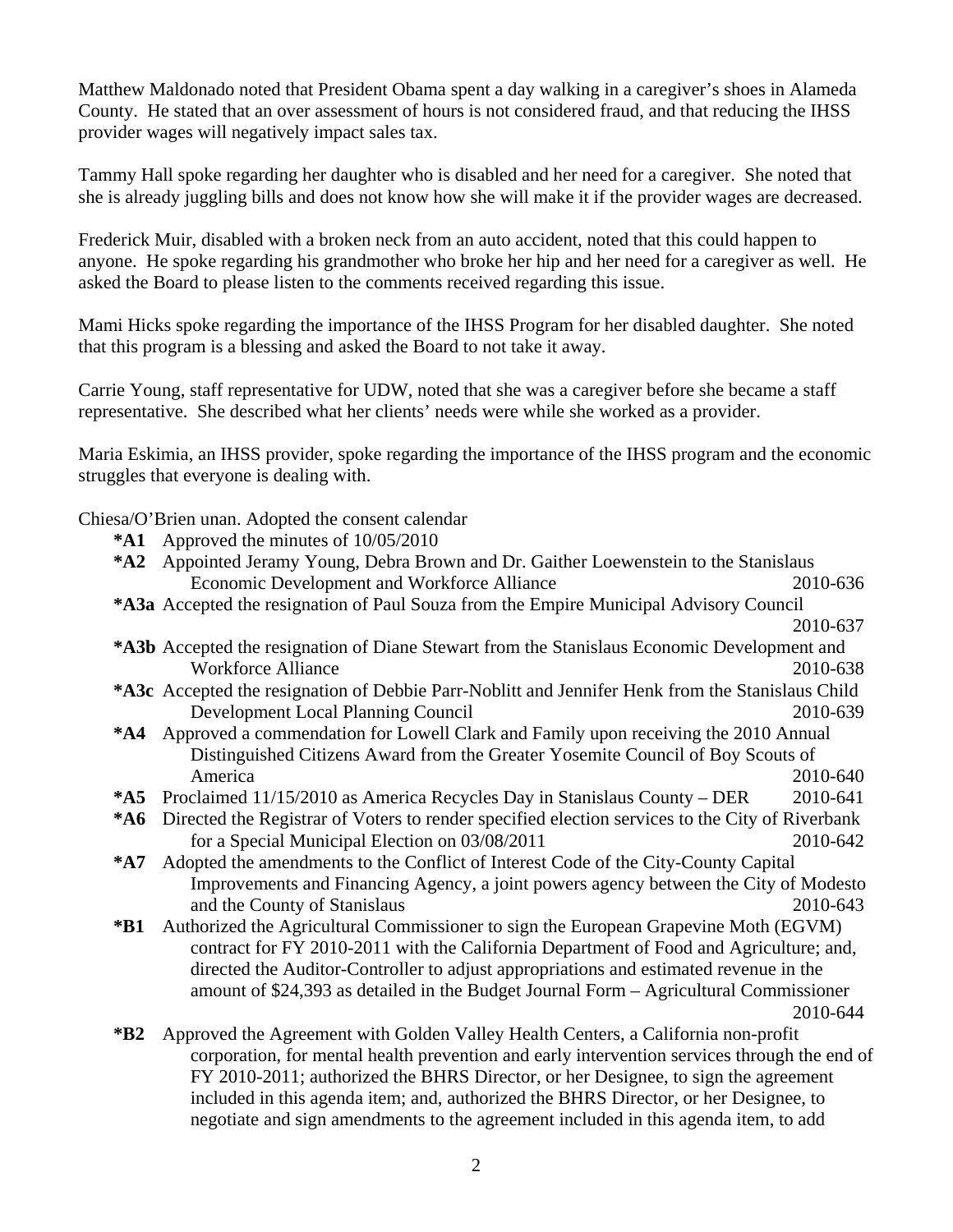services and payment for services up to \$75,000, budget permitting, throughout the fiscal year ending  $06/30/2011 - BHRS$  2010-645

- **\*B3** Approved the agreements for temporary physician services and an amendment to the agreement for mental health services through the end of FY 2010-2011 included in this agenda item; authorized the BHRS Director, or her Designee, to sign the agreements and the amendment included in this agenda item; authorized the BHRS Director, or her Designee, to negotiate and sign amendments to the agreements included in this agenda item, to add services and payment for services up to \$75,000, budget permitting, throughout the fiscal year ending  $06/30/2011 - BHRS$  2010-646
- **\*B4** Accepted the eighth update on the status of the Immediate Action Plan to secure the Men's Honor Farm in accordance with Public Contract Code §22050 for the abatement, demolition and clean-up of the destroyed barracks – CEO 2010-647
- **\*B5** Approved the 2010 Equal Rights Commendations for Denise Hunt, Director of BHRS and Patricia Hill Thomas, Chief Operations Officer/Assistant Executive Officer – CEO 2010-648

- **\*B6** Approved the MOU between the County of Stanislaus and the Stanislaus Family Justice Center; authorized the Chairman to sign the agreement; accepted a grant from the Department of Justice for the Stanislaus Family Justice Center; authorized the CEO to sign the award documents with the Department of Justice (DOJ) not to exceed \$675,000 for the period of 10/01/2010 through 09/30/2012; and, authorized the Auditor-Controller to establish an interest bearing Special Revenue Fund for appropriations and estimated revenues once the DOJ approves the revised budget – CEO 2010-649
- **\*B7** Approved the request from On Your Mark Events Management to have exclusive use of Woodward Reservoir Regional Park for areas designated as racing routes, Bay View Boat Ramp, and Group Picnic Area on Sunday, 10/24/2010, beginning at 4:30 a.m. and ending no later than 3:00 p.m. for Central Valley No. 2 Triathlon; and, directed On Your Mark Events Management to adhere to the requirements set forth by the Department of Parks and Recreation 2010-650
- **\*B8** Accepted the FY 2010-2011 Grant from the Department of Insurance for the DA's Office Automobile Insurance Fraud Program totaling \$139,001; authorized the DA to sign the grant award agreement including any extension, or amendments; approved a formal resolution as required by the State to receive this grant funding; and, directed the Auditor-Controller to decrease appropriations and estimated revenue as detailed in the Budget Journal form – DA 2010-651
- **\*B9** Approved the MOU for FY 2010-2011 between Stanislaus County and the Stanislaus Economic Development and Workforce Alliance regarding the implementation of countywide economic development activities; and, authorized the CEO, or his Designee, to sign the MOU in the amount of \$109,674 for FY 2010-2011 – CEO 2010-652
- **\*C1** Approved and authorized the Chairman of the Board to execute the Memorandum of Agreement (MOA) between the City and County of San Francisco (CCSF) and Stanislaus County for the San Joaquin Pipeline System Project; adopted the findings of fact and law under CEQA, and the State CEQA Guidelines (Cal. Admin. Code Title 14, §15000 et seq.), in conjunction with the approval of the MOA between Stanislaus County and the City and County of San Francisco (CCSF), acting through its Public Utilities Commission (SFPUC); authorized the Chairman of the Board to grant at no cost to CCSF a permanent easement on River Road, in Stanislaus County, between San Francisco Public Utility Commission parcels 716-1 and 716-2; and, authorized the Public Works Director to accept all improvements with respect to work being performed by CCSF within the County right of way – PW 2010-653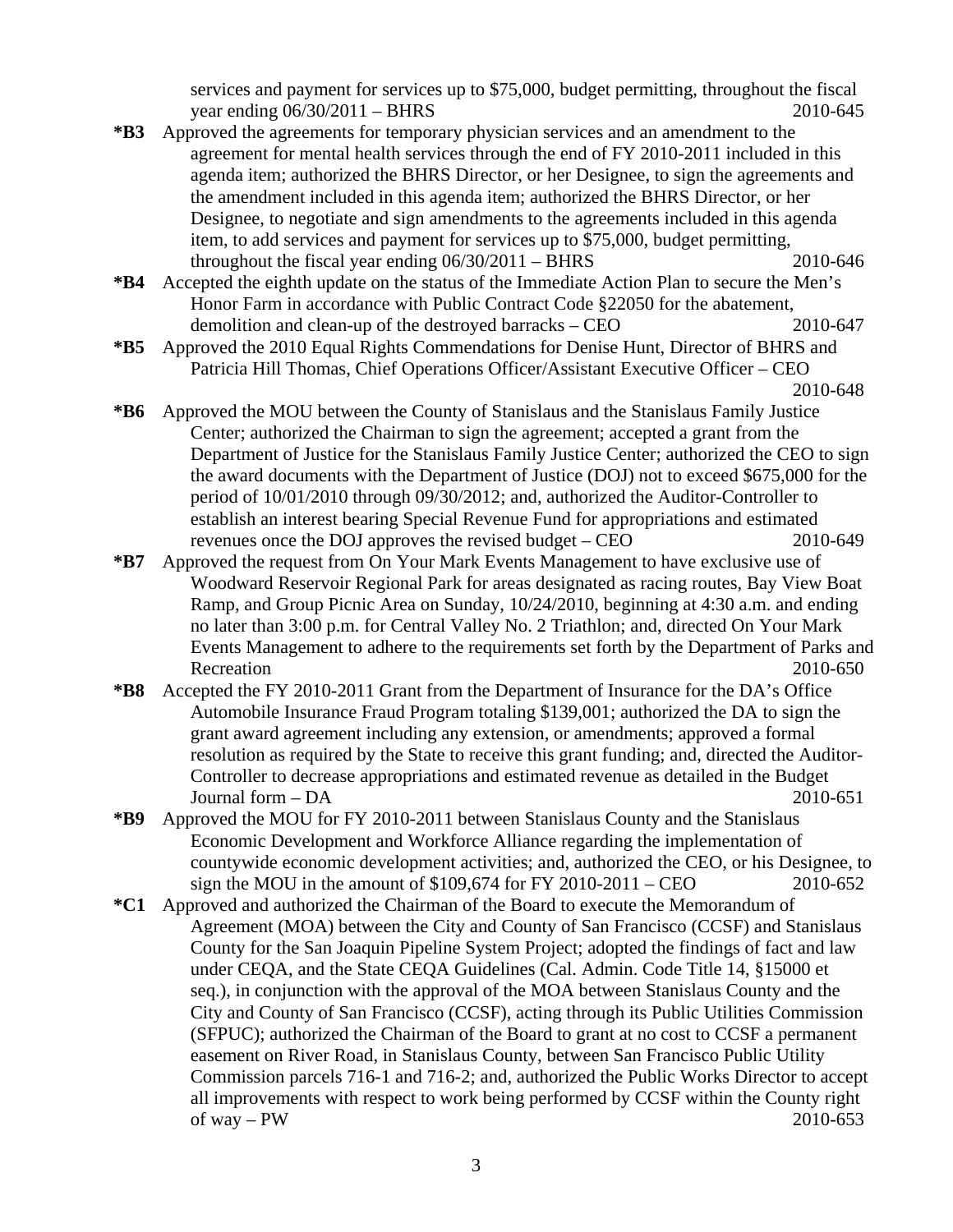**\*C2** Awarded a consulting contract for engineering services to Nolte Associates, Inc., not to exceed \$942,760 for the Crows Landing Road Seismic Bridge Replacement Project; authorized the Director of Public Works to execute a contract with Nolte Associates, Inc. not to exceed \$942,760 and to sign necessary documents; and, directed the Auditor-Controller to make the necessary budget adjustments per the financial transaction sheet – PW

**\*D1** Introduced and waived the first reading of Ordinance C.S. 1086 amending Title 16 of the Stanislaus County Code, and adopting by reference the California Code of Regulations Title 24, 2010 Edition of the California Building Standards Code; set a public hearing on 11/09/2010, at 9:05 a.m., to waive the second reading and adopt Ordinance C.S. 1086; ordered the Clerk of the Board to give notice of the hearing as required by Government Code §50022.6, 6066 and to publish the ordinance in accordance with Government Code §25124(b); and, finds that C.S. 1086 is exempt under the provision of CEQA pursuant to State Guidelines §15061(b)(3) – Planning ORD-55-N-1 2010-655

## **Recessed to sit as the Stanislaus County Redevelopment Agency at 7:34 p.m.**

O'Brien/Monteith unan. **6:35 pm** Approved the consent calendar **6:35 pm \*III-A** Approved the minutes of 09/28/10

Monteith/Chiesa unan. **6:35 pm V-A** Conducted the public hearing for the 2010-2014 Implementation Plan for the Stanislaus County Redevelopment Agency Project No. 1; and, adopted the 2010-2014 Implementation Plan for the Stanislaus County Redevelopment Agency Project No. 1 2010-657

Chiesa/O'Brien unan. **6:35 pm VI-A** Finds that use of the Housing Fund to pay planning and administrative expenses are necessary for the production, improvement or preservation of low- and moderate-income housing; finds that the public infrastructure projects identified in the work program of the FY 2010-2011 Budget are a benefit to the project area; that no other reasonable means of financing the improvements are available to the community; and that payment of Capital Project Funds for the cost of improvements will assist in the elimination of one or more blighting conditions inside the project area and is consistent with the Agency's Implementation Plan; adopted the proposed Budget for FY 2010-2011 of \$4,390,251; and authorized the Agency's Executive Director to take all necessary steps to implement the Proposed Budget FY 2010-2011 including the negotiation and execution of contracts for programs or projects identified in the budget work program, but not to exceed the allocated budget amount

2010-658

## **Reconvened to sit as the Stanislaus County Board of Supervisors at 8:05 p.m.**

Chiesa/DeMartini unan. **B10** Accepted the Mental Health Board Annual Report – BHRS 2010-656

**Corr 1** Acknowledged receipt of the Central Valley Farmland Trust Fiscal Year 2010 Annual Report.

**Corr 2** Acknowledged receipt of the Modesto Irrigation District 2009 Annual Report.

**Corr 3** Acknowledged receipt of claims and referred to the CEO-Risk Management Division the following claims: Nathan Cupit; Kenneth E. Gardner; Jorge Raul Serrano; Javier Arteaga; Jeanine Messmer/Richard Nacarato; and, Essam Alsumari.

Patricia Hill Thomas, Chief Operations Officer/Assistant Executive Officer, reported that staff is working on the FY 2011/2012 County Budget. She noted that the State FY 2010/2011 Budget was adopted 100 days late and that it is not balanced and leaves a \$10-12 billion shortfall. The State's Budget includes \$5.4 billion in new money assumed from the Federal government, \$2.7 billion in loans and one-time